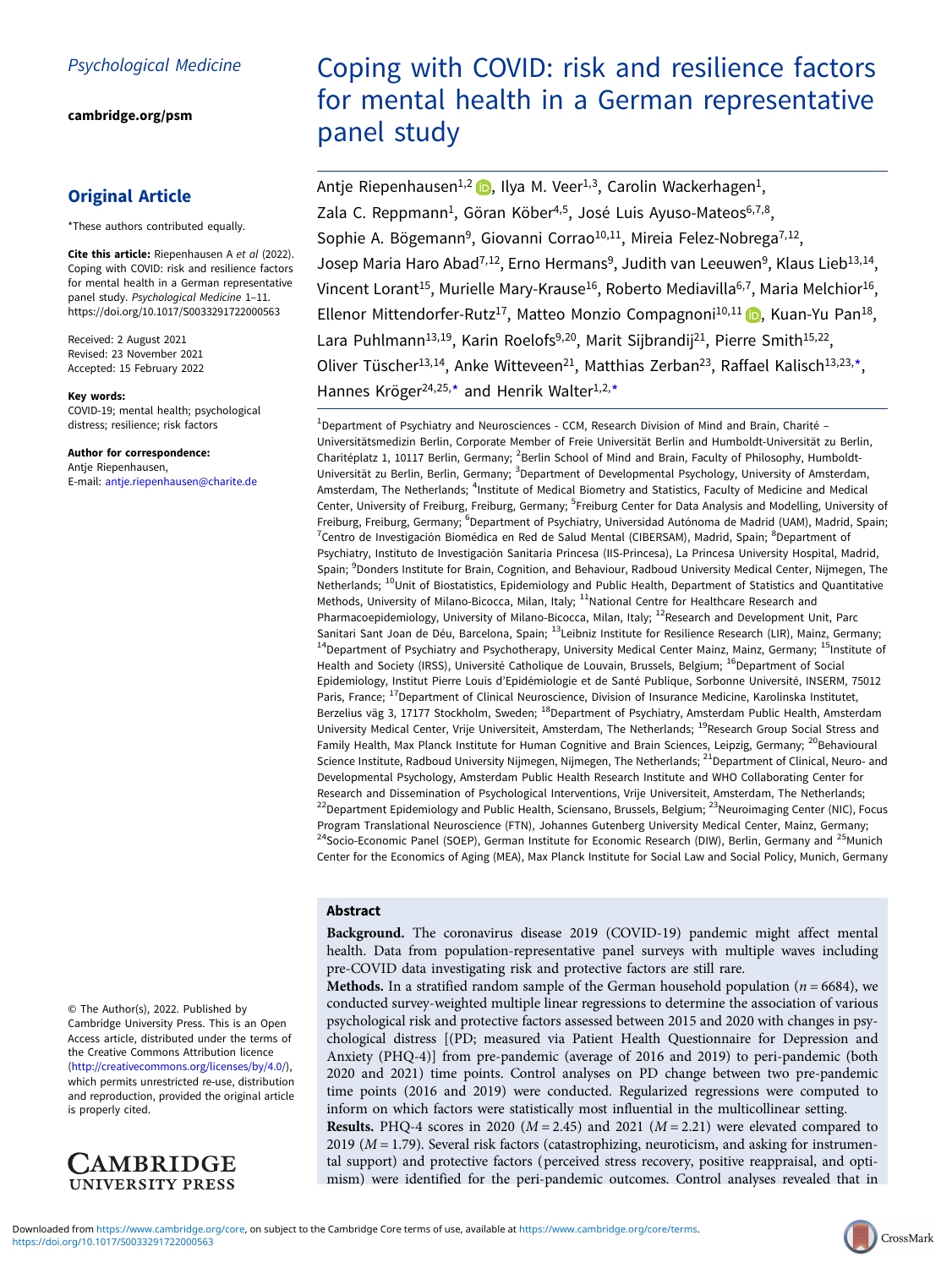pre-pandemic times, neuroticism and optimism were predominantly related to PD changes. Regularized regression mostly confirmed the results and highlighted perceived stress recovery as most consistent influential protective factor across peri-pandemic outcomes.

Conclusions. We identified several psychological risk and protective factors related to PD outcomes during the COVID-19 pandemic. A comparison of pre-pandemic data stresses the relevance of longitudinal assessments to potentially reconcile contradictory findings. Implications and suggestions for targeted prevention and intervention programs during highly stressful times such as pandemics are discussed.

The spread of the severe acute respiratory syndrome coronavirus 2 (SARS-CoV-2) globally affects people in various aspects of their life. Not only does the virus impose a physical threat of infection and the associated possibility of a severe course with its long-term consequences; being exposed to such threat constantly, as well as to changes in social life and the economic situation can harm mental well-being. Indeed, several studies have investigated mental health consequences of the coronavirus disease 2019 (COVID-19) pandemic in nationally representative probability samples, most of them referring to the first lockdown in spring 2020 (see online Supplementary Table S1). With some exceptions, most of these studies found higher average levels of self-reported depression and anxiety symptoms during the first months of the pandemic compared to pre-pandemic symptom levels (Daly, Sutin, & Robinson, [2021](#page-9-0); Dawel et al., [2020;](#page-9-0) Ettman et al., [2020;](#page-9-0) Peters, Rospleszcz, Greiser, Dallavalle, & Berger, [2020](#page-10-0); Pieh, Budimir, & Probst, [2020](#page-10-0); Pierce et al., [2020;](#page-10-0) Sibley et al., [2020;](#page-10-0) Twenge & Joiner, [2020;](#page-10-0) Winkler et al., [2020\)](#page-10-0). Meta-analytic evidence from not exclusively representative studies suggests that these increases in psychological distress (PD) were relatively small and recovered over time (Prati & Mancini, [2021;](#page-10-0) Robinson, Sutin, Daly, & Jones, [2021](#page-10-0)).

Previous research on mental health during the COVID-19 pandemic has moreover identified several relevant demographic and socio-economic risk and protective factors. Higher PD during the COVID-19 pandemic has been consistently found to be associated with female gender (Daly & Robinson, [2020](#page-9-0); Daly, Sutin, & Robinson, [2020;](#page-9-0) Gijzen et al., [2020](#page-9-0); Holingue et al., [2020](#page-9-0); Hyland et al., [2020](#page-9-0); Li & Wang, [2020](#page-9-0); Niedzwiedz et al., [2020;](#page-10-0) Peters et al., [2020;](#page-10-0) Pieh et al., [2020;](#page-10-0) Pierce et al., [2020;](#page-10-0) Zajacova et al., [2020\)](#page-10-0), younger age (Daly & Robinson, [2020](#page-9-0); Daly et al., [2020](#page-9-0), [2021](#page-9-0); Every-Palmer et al., [2020](#page-9-0); Holingue et al., [2020;](#page-9-0) Hyland et al., [2020;](#page-9-0) Li & Wang, [2020](#page-9-0); Niedzwiedz et al., [2020;](#page-10-0) Peters et al., [2020;](#page-10-0) Pieh et al., [2020;](#page-10-0) Pierce et al., [2020;](#page-10-0) Zajacova et al., [2020\)](#page-10-0), pre-existing mental conditions (Daly & Robinson, [2020](#page-9-0); Every-Palmer et al., [2020;](#page-9-0) Holman, Thompson, Garfin, & Silver, [2020\)](#page-9-0), poor physical health status (Every-Palmer et al., [2020](#page-9-0); Holman et al., [2020](#page-9-0)), and living with young children (Pierce et al., [2020](#page-10-0)). The results for level of education, income, and employment status are more heterogenous, with studies finding evidence of these being both potential protective as well as risk factors (Daly & Robinson, [2020;](#page-9-0) Daly et al., [2020](#page-9-0); Ettman et al., [2020;](#page-9-0) Li & Wang, [2020;](#page-9-0) Niedzwiedz et al., [2020](#page-10-0); Pieh et al., [2020;](#page-10-0) Pierce et al., [2020](#page-10-0)).

The impact of psychological factors on mental health during the COVID-19 pandemic, however, has received less attention particularly in representative studies. Identifying such – possibly malleable – psychological factors in the general population will be of great value for informing tailored prevention and intervention efforts to reduce mental health problems and improve wellbeing during crises (Kunzler et al., [2021\)](#page-9-0).

Insights from studies using non-random convenience sampling suggest that several psychological factors are protective factors associated with lower PD or resilience (operationalized as lower PD than expected given a certain exposure to stressors) during the COVID-19 pandemic: these studies found lower PD to be predicted by cognitive flexibility (Dawson & Golijani-Moghaddam, [2020](#page-9-0); McCracken, Badinlou, Buhrman, & Brocki, [2020\)](#page-10-0), grit (McCracken et al., [2020](#page-10-0)), meaning in life (Schnell & Krampe, [2020](#page-10-0)), dispositional mindfulness (Conversano et al., [2020\)](#page-9-0), secure and avoidant attachment styles (Moccia et al., [2020\)](#page-10-0), optimism (Płomecka et al., [2020;](#page-10-0) Veer et al., [2021](#page-10-0)), emotional stability (i.e. low neuroticism; Fernández, Crivelli, Guimet, Allegri, & Pedreira, [2020](#page-9-0); Flesia et al., [2020;](#page-9-0) Veer et al., [2021\)](#page-10-0), self-control (Flesia et al., [2020](#page-9-0); Schnell & Krampe, [2020](#page-10-0)), perceived stress recovery (Veer et al., [2021](#page-10-0)), positive appraisal style and positive appraisal specific to the COVID-19 pandemic (Veer et al., [2021](#page-10-0)), both positive (Flesia et al., [2020](#page-9-0); Zhu et al., [2020\)](#page-10-0) and behavioral (Veer et al., [2021\)](#page-10-0) coping skills as well as coping skills specific for the COVID-19 pandemic (Fernández et al., [2020\)](#page-9-0), making meaning in negative experiences (Yang et al., [2021](#page-10-0)), general self-efficacy (Bendau et al., [2020](#page-8-0); Veer et al., [2021\)](#page-10-0), internal locus of control (Flesia et al., [2020](#page-9-0)), and selfesteem (Arima et al., [2020](#page-8-0)).

Due to the non-random sampling strategy of most of the studies until now, it is however difficult to assess to what degree these results generalize to the general population or to what degree they might be driven by (self-) selection of the respondents into the sample (Fink, [2003\)](#page-9-0). A further problem that prohibits reliable conclusions from previous studies on psychological factors and mental health during the COVID-19 pandemic is the systematic lack of pre-pandemic baseline measurements. Although these studies can thus describe PD during the pandemic or make claims on average changes by referring to average pre-pandemic health in other samples, they cannot draw inferences regarding measures of intra-individual change.

In the current study, we addressed both shortcomings in the literature and investigated the relationship between psychological factors (selected based on cross-sectional findings in a large convenience sample; Veer et al., [2021\)](#page-10-0) and changes in depression and anxiety symptoms (PD) during the COVID-19 pandemic in a sample that is both representative of the German household population and has pre-pandemic baseline measures of the same individuals. Moreover, the long-running panel study allowed us to compare these associations to those with changes from 2016 to 2019, a 'normal' period without a singular and ubiquitous stressor like the pandemic.

In accordance with most studies on depression and anxiety in the pandemic, we assumed that the pandemic influenced PD, expecting an increase in PD in 2020 and 2021 compared to 2019 and 2016. We moreover hypothesized neuroticism and catastrophizing to be risk factors, expecting higher scores to be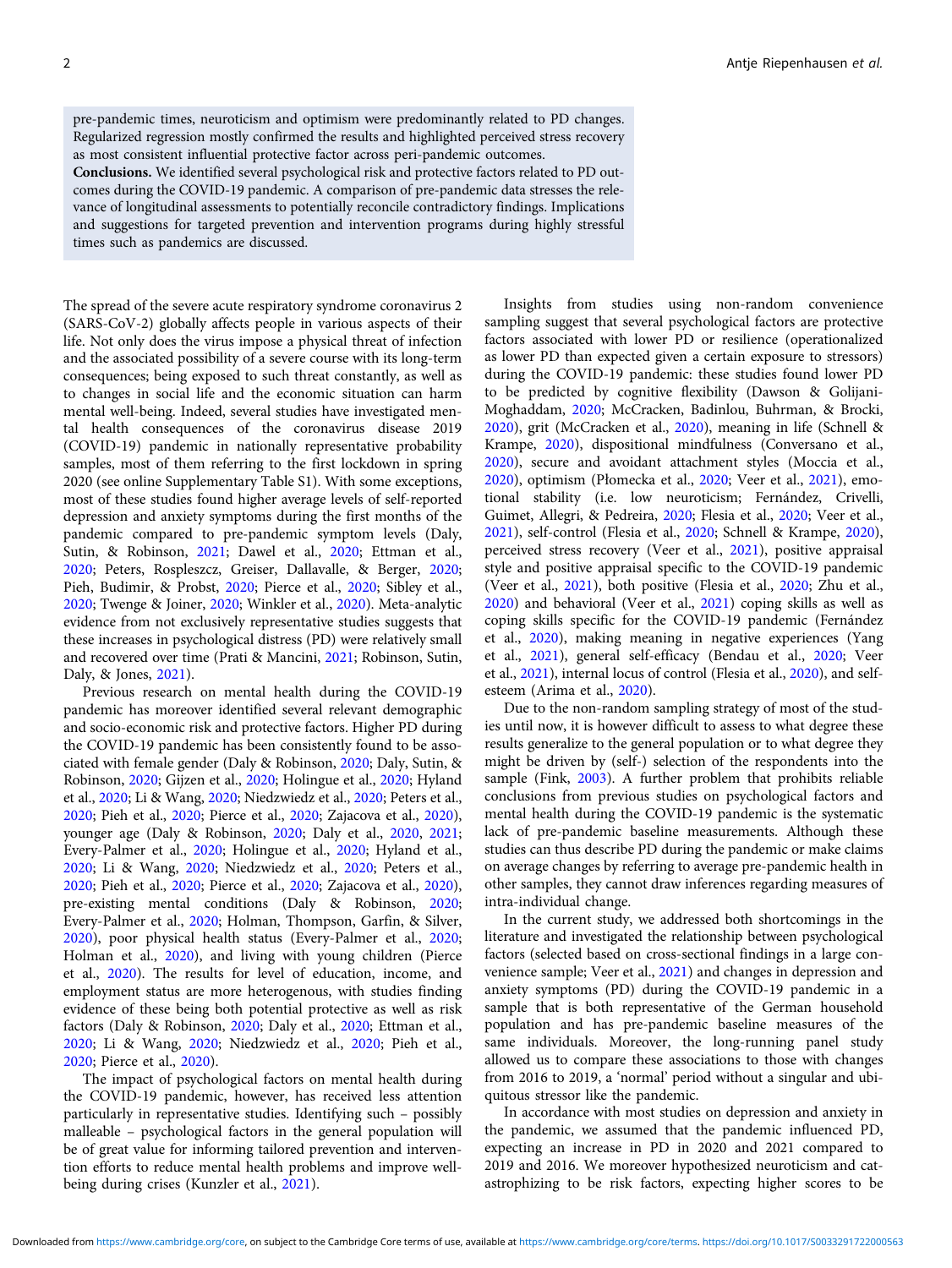associated with larger increases or smaller decreases in PD. We finally expected the following psychological factors to be associated with smaller increases or larger decreases in PD, as protective factors: positive reappraisal, putting into perspective, acceptance, use of instrumental support, positive appraisal specific to the COVID-19 pandemic, perceived stress recovery, optimism, and locus of control.

#### Methods

## **Participants**

The present sample is a subset of the German nationally representative panel study 'Socio-economic Panel' (SOEP; Goebel et al., [2019;](#page-9-0) Liebig et al., [2019\)](#page-9-0). The SOEP annually surveys over 30 000 participants in more than 20 000 households which come from a stratified random sample of the German household population. For the current study, a random subset of 12 000 households (one participant per household) were contacted via telephone interviews between 1 April 2020 (67 366 confirmed cases of COVID-19 and 732 confirmed deaths related to COVID-19 in Germany so far) and 4 July 2020 (196 096 confirmed cases and 9010 confirmed deaths) in the context of the SOEP-CoV study (Entringer et al., [2020;](#page-9-0) Kühne, Kroh, Liebig, & Zinn, [2020\)](#page-9-0). Data collection was split into nine tranches. Overall,  $n = 6684$  individuals participated in the survey in 2020. All  $n = 6684$  participants were recontacted between 18 January 2021 (2 040 659 confirmed cases and 46 633 confirmed deaths) and 15 February 2021 (2 338 987 confirmed cases and 65 076 confirmed deaths). Altogether,  $n = 6006$  individuals participated in this follow-up survey. Participants were also surveyed in previous years and provided information on PD in 2016 (January– September;  $N = 5127$ ) and 2019 (January–September;  $N = 6399$ ); missing values for pre-pandemic PD were imputed. Information on exact timing and size of the individual tranches in 2020 and follow-up assessment in 2021 can be found in online Supplementary Table S2.

### **Measures**

PD was assessed using the Patient Health Questionnaire for Depression and Anxiety (PHQ-4), a four-item questionnaire screening for depressive and anxiety symptoms that has already been used in pre-pandemic waves in this sample (Kroenke, Spitzer, Williams, & Löwe, [2009;](#page-9-0) Löwe et al., [2010\)](#page-9-0). The PHQ-4 is a validated mental health screening instrument and measures general anxiety and depressive symptoms using a 4-point Likert scale ranging from 0 ('not at all') to 3 ('nearly every day'). Overall, sum scores range from 0 to 12 with classifications into no  $(0-2)$ , mild  $(3-5)$ , moderate  $(6-8)$ , and severe  $(9-12)$  symptoms of general anxiety and depression. The PHQ-4 was assessed in 2016, 2019, 2020, and 2021.

The coping dimensions of positive reappraisal, putting into perspective and acceptance were assessed using three single items from the Cognitive Emotion Regulation Questionnaire (CERQ; Garnefski & Kraaij, [2007;](#page-9-0) Loch, Hiller, & Witthöft, [2011](#page-9-0)), adapted in wording to assess emotion regulation during the previous 2 weeks. Similarly, catastrophizing was measured using a reformulated item from the CERQ scale 'catastrophizing'. The rationale for reformulating the CERQ items to reflect state- rather than traitlike coping was to capture emotion regulation strategies specifically used during the COVID-19 pandemic. Finally, instrumental support-seeking was measured using the first item of the 'using instrumental support' scale of the brief COPE (Carver, [1997](#page-8-0)). These coping items were selected because they were identified to load most strongly on three factors that were identified using principal component analysis in yet unpublished research (for details, see online Supplement S2). The items for positive reappraisal, putting into perspective and acceptance loaded most strongly on a factor representing positive appraisal style, using instrumental support best reflected a behavioral coping style factor, whereas catastrophizing best represented maladaptive coping.

Additionally, positive appraisal specific to the COVID-19 pandemic was assessed with two self-formulated items. Perceived stress recovery was measured using one item from the Brief Resilience Scale (Chmitorz et al., [2018](#page-8-0); Smith et al., [2008\)](#page-10-0). All coping, COVID-19 appraisal, and recovery items were answered on a Likert scale from 0 ('don't agree at all') to 4 ('fully agree') and were collected during the 2020 survey period. Optimism was assessed in 2019 using one item asking about the attitude toward the future, ranging from 1 ('pessimistic') to 4 ('optimistic'). Locus of control was assessed in 2015 and measured using a 10-item instrument with a Likert scale ranging from 1 ('disagree completely') to 4 ('agree completely'). Higher values indicate an internal locus of control. Neuroticism was assessed in 2017 using the Big Five Inventory – short version (BFI-S; Hahn, Gottschling, & Spinath, [2012](#page-9-0)). Answers on the 7-point Likert scale range from 1 ('does not apply') to 7 ('applies fully').

Example items for all measures and information on included covariates can be found in [Table 1](#page-3-0), which additionally summarizes the hypothesized relation between psychological factors and outcomes. An overview of the timing of data assessment for the different variables can be found in [Fig. 1.](#page-4-0)

## Statistical analyses

## Data preprocessing

Data cleaning and analyses were performed in R v4.0.0 (R Core Team, [2020](#page-10-0)). The code used for preprocessing and analyses is available at [https://osf.io/znwjt/.](https://osf.io/znwjt/)

Missing values (4.5%) were imputed by means of the MICE R package (Buuren & Groothuis-Oudshoorn, [2011](#page-8-0)) using classification and regression trees with  $m = 5$  imputations and 50 iterations. Statistical outliers were all within the range of the used scales, therefore considered meaningful and not removed. Predictor variables were z-standardized; outcome variables were not z-standardized. This enabled (a) comparison between different PD outcomes irrespective of their variance and (b) clinically interpretable evaluation of the relation between psychological factors and absolute change in PD.

As shown in [Table 1](#page-3-0) and [Fig. 1,](#page-4-0) pre-pandemic PD was calculated by averaging PHQ-4 scores from 2016 and 2019 to create a more robust baseline. A change in PD was then calculated by taking difference scores between pre-pandemic PD to 2020 (ΔPHQ 2020) and pre-pandemic PD to 2021 (ΔPHQ 2021). To better understand whether the examined psychological factors predicted change specifically during the COVID-19 pandemic or were generally related to changes in PD over time, we additionally investigated the relation of the predictors with the change in PD from 2016 to 2019 (ΔPHQ 2019).

## Descriptive statistics

We conducted survey-weighted linear models to compare levels in PD between pre- and peri-pandemic survey waves.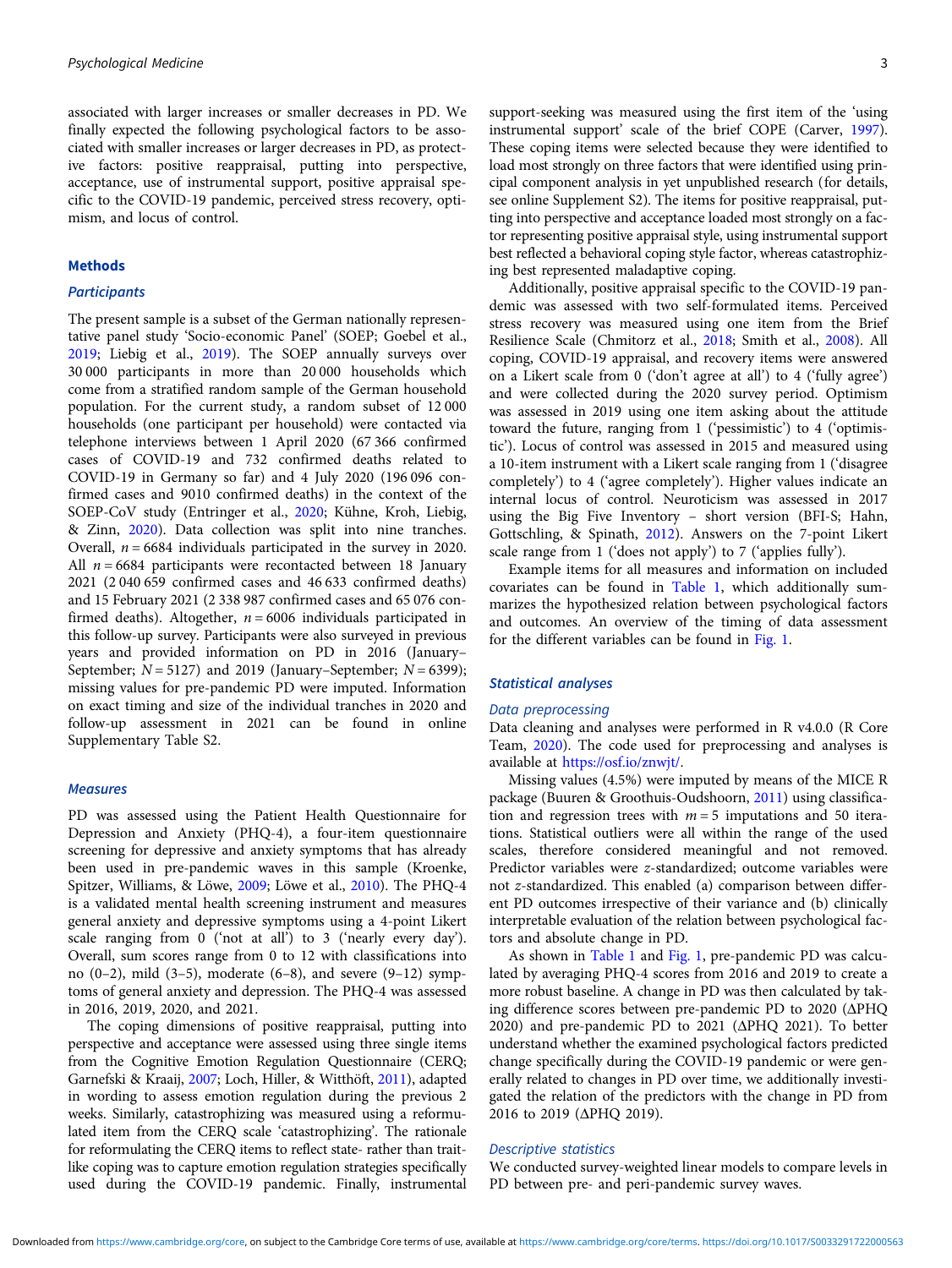#### <span id="page-3-0"></span>Table 1. Overview of variables and instruments used

| Variable                                                                    | Instrument                                                                                                                                                                                                                                                                                                  | <b>Type</b> | Expected<br>relation to PD |
|-----------------------------------------------------------------------------|-------------------------------------------------------------------------------------------------------------------------------------------------------------------------------------------------------------------------------------------------------------------------------------------------------------|-------------|----------------------------|
| Dependent variables                                                         |                                                                                                                                                                                                                                                                                                             |             |                            |
| Change in PD from pre-pandemic<br>levels (mean of 2016 and 2019) to 2020    | $\Delta$ PHQ 2020 = PHQ-4 2020 - (PHQ-4 2016 + PHQ-4 2019)/2                                                                                                                                                                                                                                                |             |                            |
| Change in PD from pre-pandemic<br>levels (mean of 2016 and 2019) to 2021    | $\Delta$ PHQ 2021 = PHQ-4 2021 - (PHQ-4 2016 + PHQ-4 2019)/2                                                                                                                                                                                                                                                |             |                            |
| Change in PD from 2016 to 2019                                              | ∆PHQ 2019 = PHQ-4 2019 - PHQ-4 2016                                                                                                                                                                                                                                                                         |             |                            |
| Independent variables                                                       |                                                                                                                                                                                                                                                                                                             |             |                            |
| Coping: positive reappraisal                                                | CERQ positive reappraisal scale (1 item); 'I thought that the situation also has<br>its positive sides'                                                                                                                                                                                                     | State       |                            |
| Coping: putting into perspective                                            | CERQ putting into perspective scale (1 item); 'I thought that it hasn't been<br>too bad compared to other things'                                                                                                                                                                                           | State       |                            |
| Coping: acceptance                                                          | CERQ acceptance scale (1 item); 'I thought that I have to accept the situation'                                                                                                                                                                                                                             | State       |                            |
| Positive appraisal specific to the<br>COVID-19 pandemic                     | Self-formulated; positive appraisal of COVID-19 situation on a personal &<br>societal level (2 items); 'I expect that I will learn something positive from the<br>corona pandemic for my own life' and 'In the long run, I think that society will<br>change for the better because of the corona pandemic' | State       |                            |
| Coping: using instrumental support                                          | Brief COPE: using instrumental support scale (1 item); 'I've been trying to get<br>advice or help from other people about what to do'                                                                                                                                                                       | State       |                            |
| Coping: catastrophizing                                                     | CERQ: catastrophizing scale (1 item); 'I kept thinking about how terrible it is<br>what I have experienced'                                                                                                                                                                                                 | State       |                            |
| Perceived stress recovery                                                   | Brief Resilience Scale (1 item);                                                                                                                                                                                                                                                                            | Trait       |                            |
| Optimism                                                                    | SOEP-specific item (1 item); 'If you think about the future, are you' (1,<br>pessimistic - 4, optimistic)                                                                                                                                                                                                   | Trait       |                            |
| Locus of Control                                                            | SOEP-specific questionnaire (10 items); e.g. 'My life's course depends on me'<br>and 'Success is a matter of fate and luck' $(-)$                                                                                                                                                                           | Trait       |                            |
| Neuroticism                                                                 | BFI-S (3 items); 'I am' 'nervous' 'a worrier',<br>'relaxed, able to deal with stress' $(-)$                                                                                                                                                                                                                 | Trait       |                            |
| Covariates                                                                  |                                                                                                                                                                                                                                                                                                             |             |                            |
| Age (in years)                                                              | 18-24, 25-34, 35-44, 45-54, 55-64, 65-74, 75-84, 85+                                                                                                                                                                                                                                                        |             |                            |
| Gender                                                                      | m/f                                                                                                                                                                                                                                                                                                         |             |                            |
| Education                                                                   | 1: no degree, still in school or lower degree; 2: middle or high school degree;<br>3: high school degree with subsequent vocational training or university<br>degree                                                                                                                                        |             |                            |
| Household income                                                            | Lower/middle/upper tertile                                                                                                                                                                                                                                                                                  |             |                            |
| Risk group status for severe course in<br>case of infection with SARS-CoV-2 | Yes/no (determined based on age and BMI as well as self-report of at least<br>one of the following diagnoses: asthma, cardiovascular disease, diabetes,<br>cancer, stroke, high blood pressure, dementia, rheumatism, handicap)                                                                             |             |                            |
| History of diagnosed depression                                             | Yes/no (self-report)                                                                                                                                                                                                                                                                                        |             |                            |
| Lockdown status                                                             | Yes/no (participation in 2020 up to/after 5 May)                                                                                                                                                                                                                                                            |             |                            |

PD, psychological distress; PHO, Patient Health Questionnaire; CERQ, Cognitive Emotion Regulation Questionnaire; SOEP, Socio-economic Panel; BFI-S, Big Five Inventory, short version; m, male, f, female; SARS-CoV-2, severe acute respiratory syndrome coronavirus 2; BMI, body mass index.

Note. Expected relation to PHQ indicates the hypothesized relationship between the respective independent variable and ΔPHQ 2020 as well as ΔPHQ 2021.

### Testing of main hypotheses

The above-mentioned hypotheses were tested using separate multiple linear regression analyses for each psychological factor/outcome pair, including all covariates in each model. This resulted in 10 regressions per outcome. Results were Bonferroni-corrected and hence considered significant at  $p < 0.005$ . Baseline PD levels were added to the models as an additional covariate to control

for regression to the mean; we however refrain from reporting their associations with changes in PD. To counteract possible biases in sample selection and due to selective response rates, population survey weights were used (Kroh, [2009;](#page-9-0) Siegers, Steinhauer, & Dührsen, [2021\)](#page-10-0). Because the survey weight was zero for 27 participants, final sample size was  $n = 6657$  ( $n =$ 5981 at follow-up).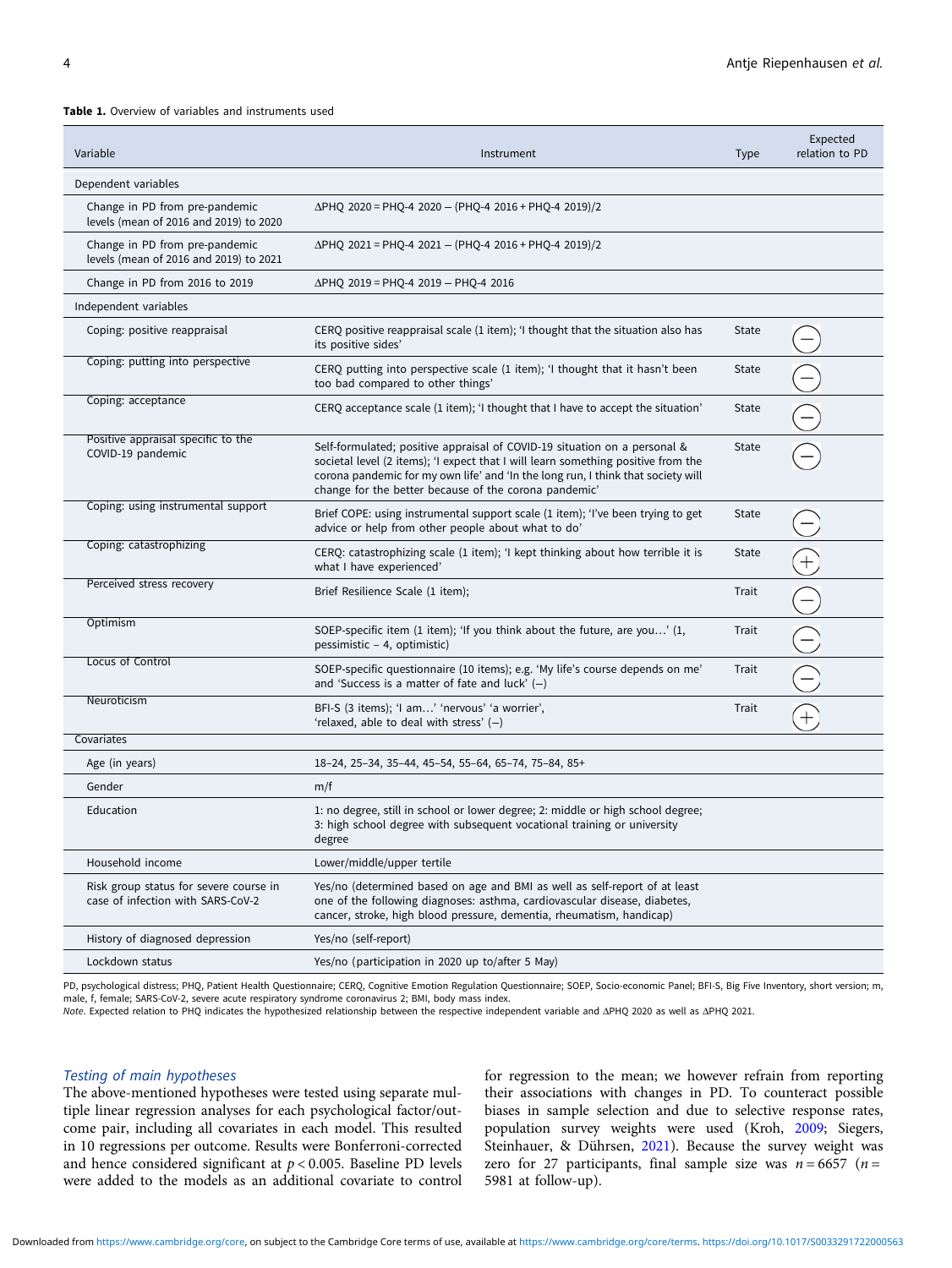<span id="page-4-0"></span>

Fig. 1. Timing of data collection for predictors and outcome variables. PHQ-4, Patient Health Questionnaire, 4 item version; ΔPHQ 2019, change in PHQ-4 from 2016 to 2019; ΔPHQ 2020, change in PHQ-4 from 2019 to 2020, ΔPHQ 2021, change in PHQ-4 from 2019 to 2021.

In order to determine which of the significant predictors found were most strongly associated with the outcomes in the multivariate setting with partly correlated variables, and at the same time avoid overfitting in a model with many predictors, we subsequently conducted LASSO (least absolute shrinkage and selection operator)-regularized regression analyses (Hastie, Tibshirani, & Wainwright, [2015](#page-9-0)) using the miselect R package (Rix & Du, [2020\)](#page-10-0) and calculated inclusion frequencies. Details on this analysis can be found in online Supplement S3. Note that it was not possible to include survey weights into the LASSO analysis. As background information for interpretation of the unweighted LASSO results, a comparison of results from the unweighted linear regressions and weighted linear regressions can therefore be found in online Supplementary Table S3.

#### Additional analyses

As robustness analyses, we ran multiverse or specification curve analyses (Simonsohn, Simmons, & Nelson, [2020](#page-10-0); Steegen, Tuerlinckx, Gelman, & Vanpaemel, [2016\)](#page-10-0). Here, slightly different model specifications (linear v. robust regression, cube-roottransformation of non-normally distributed variables v. no transformation) were used to ensure that small arbitrary changes did not have major influences on the results of the study (see online Supplement S4).

To investigate how the psychological factors are associated with PHQ-4 in the individual years (vs. the change between years), we ran linear mixed models and estimated margins (mean  $\pm$  1 s.p.) for all predictors (see online Supplement S5).

## Results

#### Sample description

Between April and June 2020, 31% (v. 20% in 2019 and 28% in 2016) of the population reported mild, 5% (v. 4% in 2019 and 6% in 2016) moderate, and 2% (v. 2% in 2019 and 2% in 2016)

severe PD. Peri-pandemic PHQ-4 in 2020 (weighted  $M = 2.45$ / 12, S.E.M. = 0.049) was significantly elevated compared to prepandemic levels in 2019 [weighted  $M = 1.79/12$ , S.E.M. = 0.048;  $t(6655) = 9.73$ ,  $p < 2.2 \times 10^{-16}$ ] and 2016 [weighted  $M = 2.17/12$ ,  $S.E.M. = 0.061$ ;  $t(6655) = 3.34$ ,  $p = 0.002$ ]. In January and February 2021, 29% reported mild, 5% moderate, and 2% severe symptoms. Peri-pandemic PHQ-4 in 2021 ( $M = 2.21/12$ , s.e.m. = 0.048) was significantly elevated compared to 2019  $[t(6655) = 6.07, p = 1.345 \times$  $10^{-8}$ ], but not compared to 2016 [t(6655) = 0.455,  $p = 0.653$ ], and significantly lower than in 2020  $[t(6655) = -3.41, p = 7.31 \times 10^{-4}]$ . [Figure 2](#page-5-0) displays weighted means and 95% confidence interval of the mean for PHQ-4 across the different years (panel a) and the nine individual tranches assessed in 2020 (panel b) Sample characteristics are displayed in [Table 2.](#page-6-0)

#### Socio-demographic variables

With respect to socio-demographic factors, history of depression was positively related to  $\triangle PHQ$  2020 ( $\beta = 0.697$ ),  $\triangle PHQ$  2021 ( $β = 1.063$ ), and ΔPHQ 2019 ( $β = 2.060$ ). Age group 18-24 ( $\beta$  = 1.075) and female gender ( $\beta$  = 0.419) were positively related to ΔPHQ 2021. All other socio-demographic variables were not significantly related to the outcomes. Exact relations of all covariates with the outcomes can be found in online Supplementary Tables S4–S6.

### Multiple linear regressions

As hypothesized, perceived recovery  $(\beta = -0.473)$  and reappraisal ( $\beta$  = -0.192) were negatively, whereas catastrophizing ( $\beta$  = 0.553) and neuroticism ( $β = 0.214$ ) were positively related to ΔPHQ 2020. Contrary to our hypotheses, instrumental support-seeking  $(\beta = 0.282)$  was also positively related. All other predictors were not significantly associated with ΔPHQ 2020 (see online Supplementary Table S4).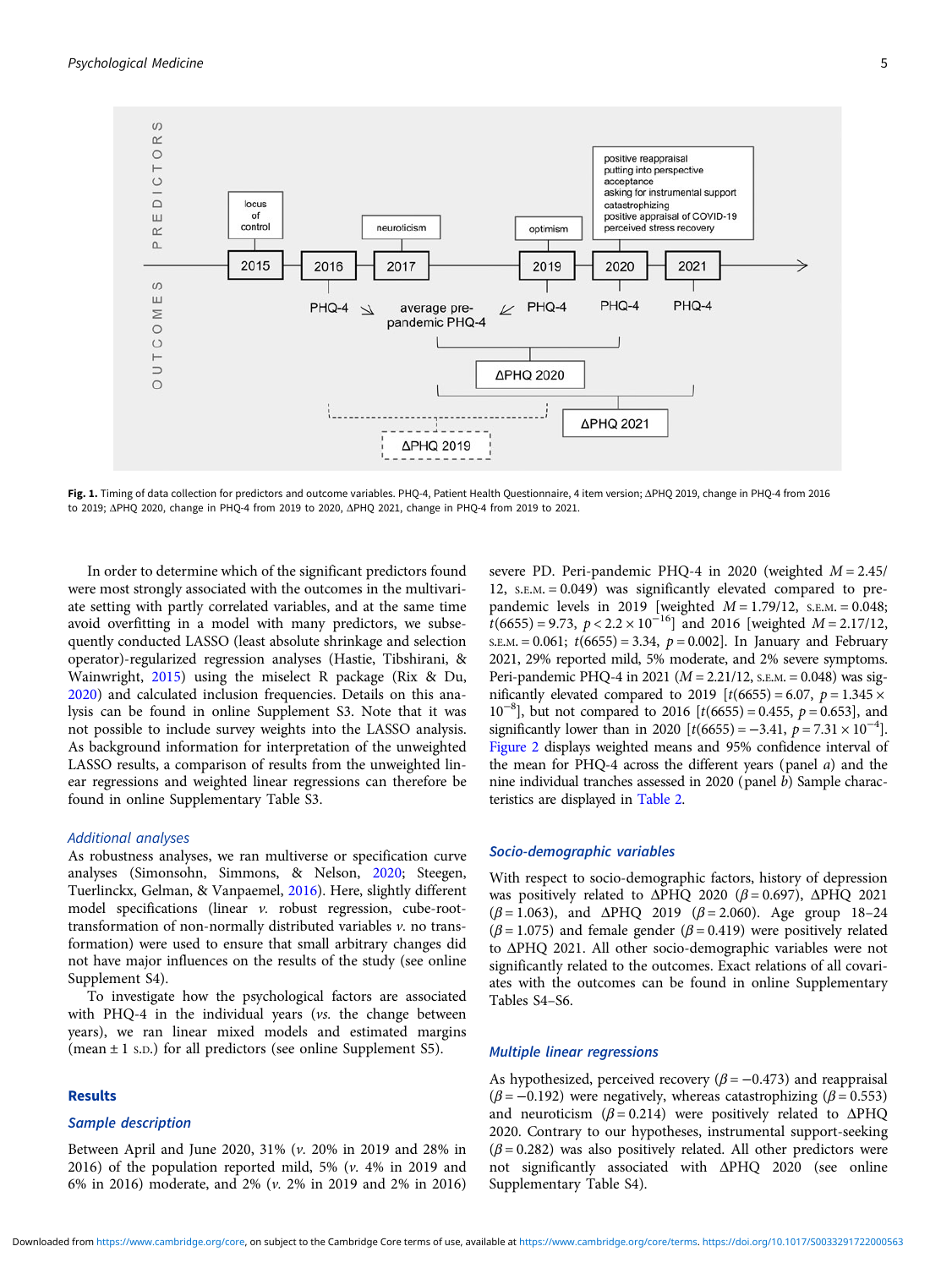<span id="page-5-0"></span>

Fig. 2. Psychological distress (PHQ-4) across years ( $a$ ) and across the nine tranches ranging from 1 April to 28 June 2020 ( $b$ ). Note. Error bars depict the 95% confidence interval. PHQ-4 values range from 0 to 12, higher values indicating higher PD. As weighted means are used, means of each individual tranche are representative for the German population. In (b), weighted mean PHQ-4 values of the entire sample in 2016 and 2019 are displayed as dotted and dashed horizontal lines, respectively.

As expected, perceived recovery  $(\beta = -0.332)$  and optimism  $(\beta = -0.139)$  were negatively, whereas catastrophizing ( $\beta = 0.259$ ) and neuroticism  $(\beta = 0.355)$  were positively associated with  $\triangle PHQ$  2021. Instrumental support-seeking ( $\beta = 0.170$ ) was again positively related. All other predictors were not significantly associated with ΔPHQ 2021 (see online Supplementary Table S5).

To see if these factors were specifically relevant during the COVID-19 pandemic or also relevant before, we repeated the analyses with the change in PD during a control period (2016–2019) as the outcome (see online Supplementary Table S6). Optimism  $(\beta = -0.175)$  was negatively, whereas neuroticism  $(\beta = 0.421)$ was positively associated with ΔPHQ 2019. All other psychological factors were not related. Beta coefficients for all psycho-logical factors and all outcomes are shown in [Fig. 3.](#page-7-0)

## LASSO-regularized regressions

LASSO-regularized regression analysis highlighted the roles of catastrophizing, perceived recovery, neuroticism, and asking for instrumental support for ΔPHQ 2020, of neuroticism, perceived recovery, and catastrophizing for ΔPHQ 2021, and of neuroticism as well as optimism for ΔPHQ 2019 (see online Supplementary Table S7).

## Specification curve analyses

The performed specification curve analyses indicate that results remained stable across model specifications (see online Supplement S4).

## Linear mixed models

Linear mixed models revealed similar patterns of predictors for pre- v. peri-pandemic PHQ-4 compared to the multiple linear regressions on ΔPHQ outcomes (see online Supplement S5).

#### Discussion

The goal of this study was to investigate if mean PD increased compared to pre-pandemic times and which risk and resilience factors are associated with the change in PD in a sample representative of the German household population.

First, as expected, we found that PD was on average significantly higher in both 2020 and 2021 compared to 2019. It however must be mentioned that pre-pandemic PD in 2019 was lower than in 2016. Due to these PD fluctuations at baseline, averaged baseline scores were used in all subsequent analyses.

Second, in line with our hypotheses, we found catastrophizing and neuroticism to be risk factors for PD. Unexpectedly, asking for instrumental support also was positively associated with PD across peri-pandemic outcomes.

Third, the most consistent protective factor across all analyses was self-perceived recovery from stress, whereas other factors like optimism and positive reappraisal where only partially supported as protective factors. Contrary to our expectations, putting things into perspective, acceptance, and positive appraisal specific to the COVID-19 pandemic did not emerge as protective factors. We will discuss these results in more detail below.

## PD increase in the general population

In our analyses there was an increase in PD in 2020 (2.45) and 2021 (2.21) compared to 2019 (1.79). PD in 2020, but not 2021, was also higher than in 2016 (2.17). PD in 2021 was again significantly lower than that in 2020.

These average numbers are clearly not in the pathological range, as scores of 6 and higher reflect moderate to severe PD. However, systematic increases of average PD into the pathological range can hardly be expected in a sample consisting of over 6000 participants. Especially, the proportion of participants reporting mild  $(v. no)$  symptoms was elevated compared to pre-pandemic times. Our findings of only small but significant increases during the pandemic are in accordance with many other findings in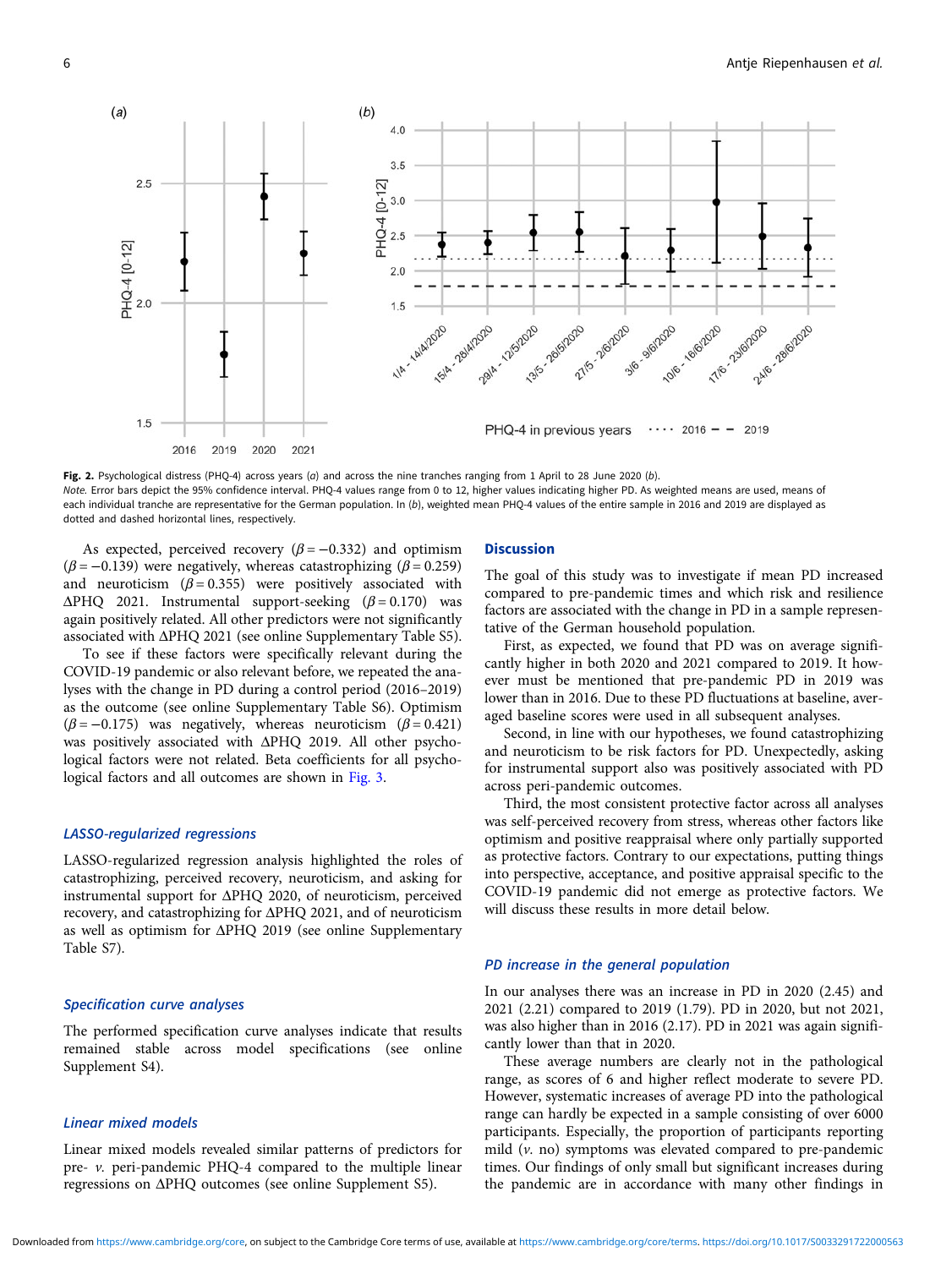<span id="page-6-0"></span>**Table 2.** Sample characteristics  $(N = 6684)$ 

|                                                                                | $\frac{0}{0}$ |  |  |
|--------------------------------------------------------------------------------|---------------|--|--|
| Gender                                                                         |               |  |  |
| Male                                                                           | 39.32         |  |  |
| Female                                                                         | 60.68         |  |  |
| Age                                                                            |               |  |  |
| $18 - 24$                                                                      | 2.5           |  |  |
| $25 - 34$                                                                      | 9.38          |  |  |
| $35 - 44$                                                                      | 16.37         |  |  |
| $45 - 54$                                                                      | 23.21         |  |  |
| $55 - 64$                                                                      | 21.27         |  |  |
| $65 - 74$                                                                      | 15.61         |  |  |
| $75 - 84$                                                                      | 9.63          |  |  |
| $85+$                                                                          | 2.02          |  |  |
| Education                                                                      |               |  |  |
| No degree, still in school, or lower degree                                    |               |  |  |
| Middle or high school degree                                                   | 43.88         |  |  |
| High school degree with subsequent vocational training or<br>university degree | 31.83         |  |  |
| Income                                                                         |               |  |  |
| Lower tertile                                                                  | 32.96         |  |  |
| Medium tertile                                                                 | 33.49         |  |  |
| Higher tertile                                                                 | 33.55         |  |  |
| Risk group status for severe course in case of infection with SARS-CoV-2       |               |  |  |
| Yes                                                                            | 51.26         |  |  |
| No                                                                             | 48.74         |  |  |
| History of depression                                                          |               |  |  |
| Yes                                                                            | 9.78          |  |  |
| No                                                                             | 90.22         |  |  |

population-based studies (Daly et al., [2020](#page-9-0); Niedzwiedz et al., [2020;](#page-10-0) Peters et al., [2020](#page-10-0); Pierce et al., [2020](#page-10-0); Twenge & Joiner, [2020\)](#page-10-0). Intriguingly, this small effect may be caused by (vulnerable) subpopulations as indicated by longitudinal samples (e.g. Ahrens et al., [2021](#page-8-0)).

Existing meta-analytic evidence suggests a recovery of PD over time (Robinson et al., [2021\)](#page-10-0). In our sample, PD in 2021 was still elevated, which we attribute to the fact that unlike the studies included in the meta-analysis, we covered a later time point in the middle of another wave of COVID-19 infections. PD in 2021 was however lower than that in 2020. This might on the one hand be explained by a habituation effect to the pandemic consequences, including an adjustment to the changes in daily life and social distancing measures. On the other hand, the existence of more precise knowledge about the virus and the prospect of starting vaccination campaigns in Germany in the beginning of 2021 might have led to lower uncertainty compared to 2020 and therefore a different appraisal of the situation, which in turn differentially influenced mental well-being.

## Risk factors for PD

Female gender and younger age were socio-demographic risk factors for peri-pandemic PD in 2021 but not in 2020, adding to the mixed picture that although many studies reported these to be risk factors (see Introduction), meta-analytic evidence did not find this relationship (Robinson et al., [2021](#page-10-0)). The most important psychological risk factor was catastrophizing as it showed positive associations with PD changes across peri-pandemic analyses (but not in the control analyses for the pre-pandemic change from 2016 to 2019). Catastrophizing is the tendency to think that things are worse than they are or will have a far worse outcome than is realistic. Confirming previous research that highlights catastrophizing as one of the most prominent emotion regulation strategies predicting PD (Garnefski & Kraaij, [2007](#page-9-0); Martin & Dahlen, [2005](#page-10-0)), our results indicate that this type of coping is the most maladaptive of those included as predictor. Neuroticism also showed a positive association with PD outcomes in almost all analyses, also for the pre-pandemic control analyses, an association that is well known from the literature (Lahey, [2009](#page-9-0)). Unexpectedly, asking for instrumental support as coping strategy also emerged as quite consistently positively associated with PD, contrary to what we hypothesized. However, it is conceivable that this predictor was confounded with having negative experiences or symptoms in the first place. The specific formulation of this item was: 'I've been trying to get advice or help from other people about what to do'. People might have only reached out to other people for help if they already experienced significant burden, whereas individuals with less burden might not have sought to do so, especially under the given pandemic circumstances.

#### Protective factors for PD

Overall, we found perceived recovery from stress to be the most consistent protective factor across peri-pandemic analyses. Optimism and positive reappraisal were at least partially found to be protective factors, consistent with previous research on their association with mental health (Martin & Dahlen, [2005](#page-10-0); Plomin et al., [1992](#page-10-0)). We did not find support for putting things into perspective, acceptance, and positive appraisal specific to COVID-19 to be protective factors.

Optimism and perceived recovery were the only protective factors associated also with PD change in the pre-pandemic control period.

These findings could thus indicate that the results regarding other psychological protective factors such as positive reappraisal are specific to the COVID-19 pandemic and that they are not related to changes in PD under normal circumstances. However, an additional, and more likely, explanation is that the temporal distance between the assessment of the pre-pandemic PD change score on the one hand and psychological factors assessed in 2020 on the other hand is too large to find associations. The fact that coping items such as positive reappraisal were reformulated to reflect state-like coping in 2020 substantiates this possible explanation, especially since perceived stress recovery, a trait-like measure assessed in the same wave, does show relation to ΔPHQ 2019.

## Limitations

Despite the strengths of our study such as the representativeness of the sample and existence of individual pre-pandemic baseline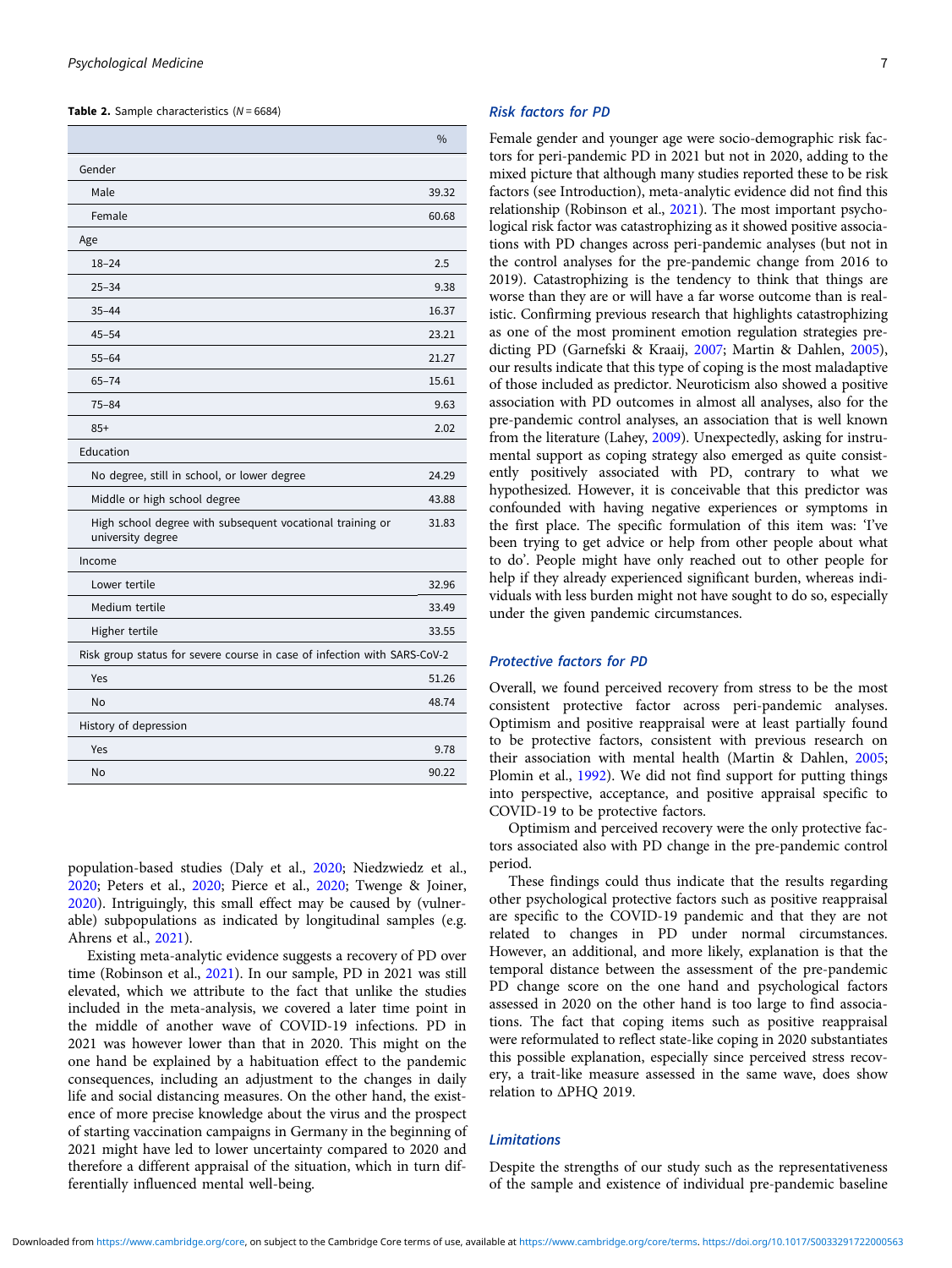<span id="page-7-0"></span>



#### **Beta Coefficient**

Fig. 3. Beta coefficients of multiple linear regressions for ΔPHQ 2020 (a), ΔPHQ 2021 (b), and ΔPHQ 2019 (c). Note. This figure shows beta coefficients of the psychological factors for the three outcomes. Complete output tables of the respective linear regressions can be found in online Supplementary Tables S4–S6. Predictors are z-standardized, outcomes are not standardized. Error bars depict the 95% confidence interval.

PD, which have been considered important specifically in the context of the COVID-19 pandemic (Kunzler et al., [2021](#page-9-0); Nieto, Navas, & Vázquez, [2020\)](#page-10-0), as well as the comparison with

change in PD during a pre-pandemic period and the use of LASSO-regularized regression that selects the most promising variables in a model with many potential variables, there also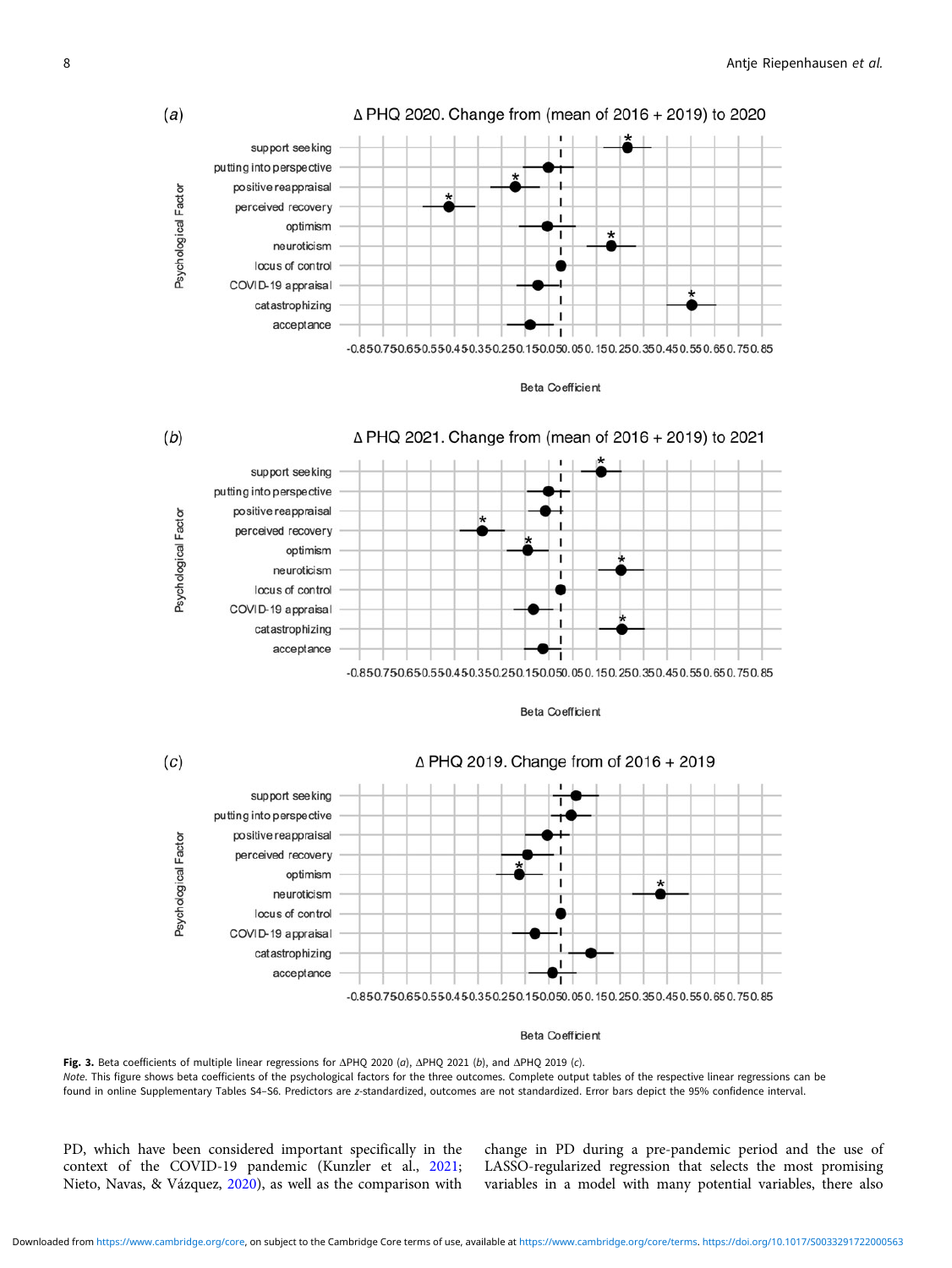<span id="page-8-0"></span>are several limitations: most importantly, psychological factors were not assessed at all survey waves (see [Fig. 1](#page-4-0)). Given that many psychological factors such as coping may be variable and malleable (Compas, Forsythe, & Wagner, [1988](#page-9-0)), this impedes disentangling directionality of causation between psychological factors, PD, and pandemic context. We are also aware of the second major limitation that results from the uneven sampling of psychological factors: we were forced to include variables that were assessed in 2020 to the model predicting change from 2016 to 2019. Our rationale to nevertheless include the factors into the model was to keep the models as similar as possible to set the peri-pandemic results into perspective. We moreover included variables that were assessed during previous survey waves, such as locus of control in 2015, neuroticism in 2017, and optimism in 2019. Although it would have been preferred to have more recent data, based on the literature we expect a relative stability of these constructs (Cobb-Clark & Schurer, 2011, [2013;](#page-9-0) Scheier, Carver, & Bridges, [1994](#page-10-0)). Other limitations are the self-report nature of assessments and that the use of single items instead of entire validated questionnaires to assess the coping dimensions, although necessary for pragmatic reasons, might have led to a reduced statistical power. Finally, we do not have knowledge of specific stressors that might have occurred between the two measurements; changes in PD from baseline to 2020 and baseline to 2021 can therefore only be partly, and only on average, attributed to experiencing the COVID-19 pandemic. However, although there undoubtedly are other influences on changes in PD that we did not assess and that therefore cannot be controlled for, these are expected to occur at random, whereas every participant experienced the COVID-19 pandemic during data collection.

## **Outlook**

In the present research, we identified several psychological factors that are associated with changes in PD during the COVID-19 pandemic in the general population of Germany. Although due to the used instruments our results can strictly only give insights regarding PD, in light of past findings (Veer et al., [2021\)](#page-10-0) we also expect these psychological factors to be related to general mental health and resilience (i.e. mental health controlled for stressor exposure; see Kalisch et al., [2021](#page-9-0) for further details). The exact pattern of predictors might certainly be different when investigating these slightly different outcomes. For example, it should be noted that the strongest predictors for PD in our study were those that are conceptually closest to PD (catastrophizing, asking for instrumental support, neuroticism, and perceived stress recovery), whereas psychological factors that are conceptually further away from symptoms such as positive reappraisal, optimism, or locus of control, show weaker relationships with PD. These latter factors however seem to be stronger predictors for resilience, as for instance shown in Veer et al. ([2021](#page-10-0)). Future representative studies should investigate this in more detail.

Our results do point to some possibly malleable factors that we found to be prospectively associated with changes in PD during COVID-19 and that are therefore possible candidates for targeted prevention and intervention programs to improve general mental well-being during challenging times such as pandemics. Given the pandemic situation, these prevention efforts should ideally be widely accessible and allow for a remote delivery via internet and/or mobile phone. Above all, improving stress recovery, e.g. via physical exercise in the nature (Wooller, Rogerson, Barton, Micklewright, & Gladwell, [2018\)](#page-10-0) or smartphone-assisted

biofeedback (Hunter, Olah, Williams, Parks, & Pressman, [2019](#page-9-0)), appears to be the most promising starting point. Moreover, reducing catastrophizing tendencies, for example via smartphone-based cognitive behavioral interventions for mental health prevention (Ebert et al., [2018](#page-9-0); Marciniak et al., [2020\)](#page-10-0), increasing internal locus of control, e.g. via online interventions as has been done by Nallapothula et al. [\(2020](#page-10-0)) in an academic context, increasing optimism, e.g. using the best possible self intervention (Malouff & Schutte, [2017\)](#page-10-0), and learning to also see positive aspects in the overall challenging situation, e.g. via mobile cognitive behavioral interventions (Ebert et al., [2018;](#page-9-0) Marciniak et al., [2020](#page-10-0)) are promising paths to increase individual well-being. Future research should corroborate these directions using interventional studies.

Supplementary material. The supplementary material for this article can be found at <https://doi.org/10.1017/S0033291722000563>

Acknowledgements. The authors thank Anna Daniels and Sarah A. Wellan for helpful comments on the manuscript.

Financial support. This project has received funding from the European Union's Horizon 2020 research and innovation program under Grant Agreement numbers 777084 (DynaMORE) and 101016127 (RESPOND). 'SOEP-CoV: The Spread of the Coronavirus in Germany: Socio-Economic Factors and Consequences' was funded by the German Federal Ministry of Education and Research (BMBF). AR was supported by Studienstiftung des deutschen Volkes. HK was supported by the Deutsche Forschungsgemeinschaft (DFG, German Science Foundation) Grants – 415809395, 427279591, and 40965412. The data can be accessed via the research data center of the SOEP.

Conflict of interest. RK has received advisory honoraria from JoyVentures, Herzlia, Israel.

Ethical standards. The authors assert that all procedures contributing to this work comply with the ethical standards of the relevant national and institutional committees on human experimentation and with the Helsinki Declaration of 1975, as revised in 2008.

#### References

- Ahrens, K. F., Neumann, R. J., Kollmann, B., Plichta, M. M., Lieb, K., Tüscher, O., & Reif, A. (2021). Differential impact of COVID-related lockdown on mental health in Germany. World Psychiatry, 20(1), 140–141. [https://doi.](https://doi.org/10.1002/wps.20830) [org/10.1002/wps.20830.](https://doi.org/10.1002/wps.20830)
- Arima, M., Takamiya, Y., Furuta, A., Siriratsivawong, K., Tsuchiya, S., & Izumi, M. (2020). Factors associated with the mental health status of medical students during the COVID-19 pandemic: A cross-sectional study in Japan. BMJ Open, 10(12), e043728. [https://doi.org/10.1136/bmjopen-2020-043728.](https://doi.org/10.1136/bmjopen-2020-043728)
- Bendau, A., Plag, J., Kunas, S., Wyka, S., Ströhle, A., & Petzold, M. B. (2020). Longitudinal changes in anxiety and psychological distress, and associated risk and protective factors during the first three months of the COVID-19 pandemic in Germany. Brain and Behavior, 11(2), e01964. <https://doi.org/10.1002/brb3.1964>.
- Buuren, S. V., & Groothuis-Oudshoorn, K. (2011). mice: Multivariate imputation by Chained Equations in R. Journal of Statistical Software, 45(1), 1–67. [https://doi.org/10.18637/jss.v045.i03.](https://doi.org/10.18637/jss.v045.i03)
- Carver, C. S. (1997). You want to measure coping but your protocol's too long: Consider the brief cope. International Journal of Behavioral Medicine, 4(1), 92. [https://doi.org/10.1207/s15327558ijbm0401\\_6.](https://doi.org/10.1207/s15327558ijbm0401_6)
- Chmitorz, A., Wenzel, M., Stieglitz, R.-D., Kunzler, A., Bagusat, C., Helmreich, I., … Tüscher, O. (2018). Population-based validation of a German version of the Brief Resilience Scale. PLoS One, 13(2), e0192761. [https://doi.org/10.](https://doi.org/10.1371/journal.pone.0192761) [1371/journal.pone.0192761.](https://doi.org/10.1371/journal.pone.0192761)
- Cobb-Clark, D. A., & Schurer, S. (2011). The stability of big-five personality traits (SSRN scholarly paper No. ID 1919414). Rochester, NY: Social Science Research Network. <https://doi.org/10.2139/ssrn.1919414>.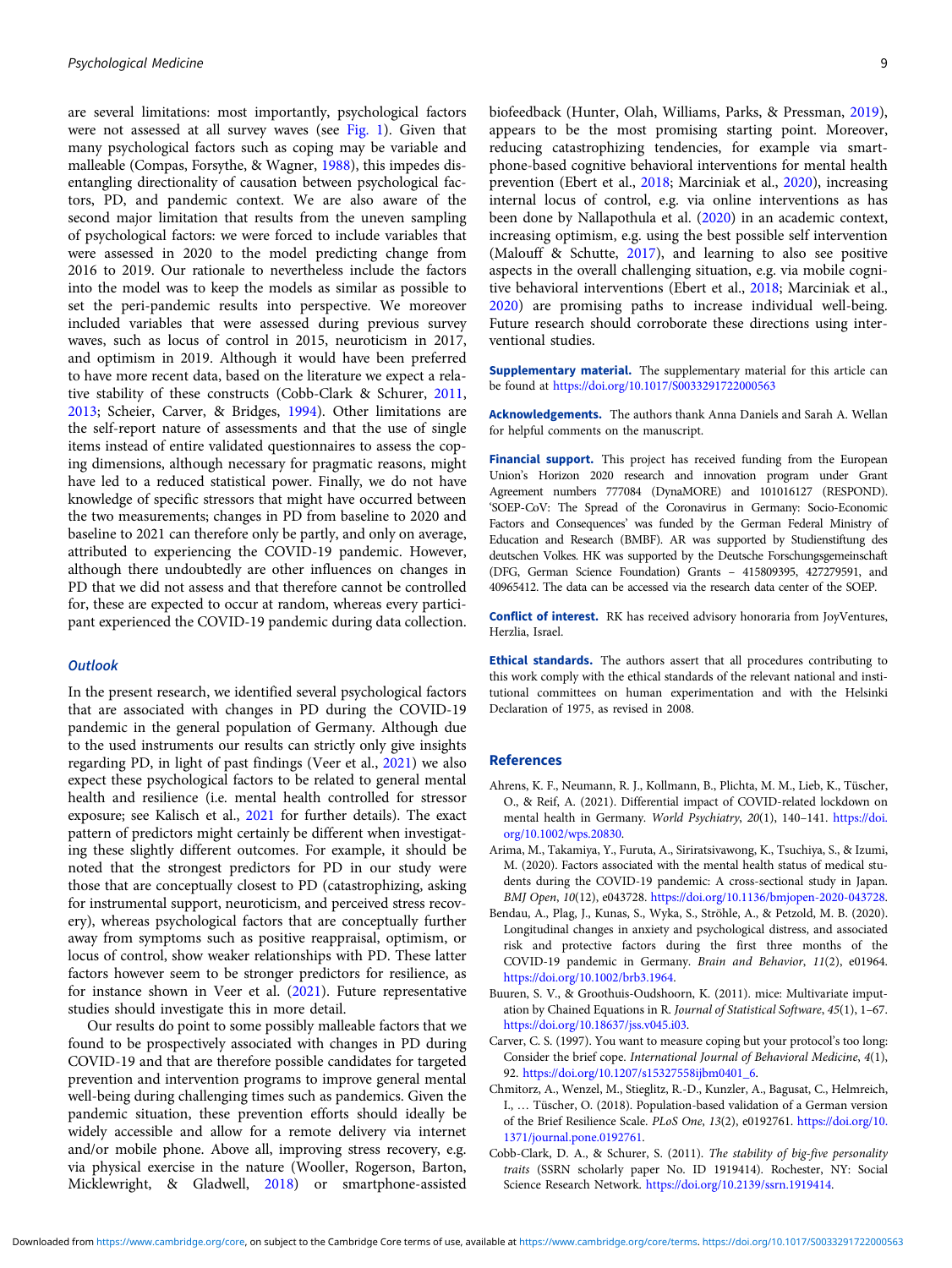- <span id="page-9-0"></span>Cobb-Clark, D. A., & Schurer, S. (2013). Two economists' musings on the stability of locus of control. The Economic Journal, 123(570), F358–F400. [https://doi.org/10.1111/ecoj.12069.](https://doi.org/10.1111/ecoj.12069)
- Compas, B. E., Forsythe, C. J., & Wagner, B. M. (1988). Consistency and variability in causal attributions and coping with stress. Cognitive Therapy and Research, 12(3), 305–320. [https://doi.org/10.1007/BF01176192.](https://doi.org/10.1007/BF01176192)
- Conversano, C., Di Giuseppe, M., Miccoli, M., Ciacchini, R., Gemignani, A., & Orrù, G. (2020). Mindfulness, age and gender as protective factors against psychological distress during COVID-19 pandemic. Frontiers in Psychology, 11, 1900. <https://doi.org/10.3389/fpsyg.2020.01900>.
- Daly, M., & Robinson, E. (2020). Psychological distress and adaptation to the COVID-19 crisis in the United States. Journal of Psychiatric Research, 136, 603–609. [https://doi.org/10.1016/j.jpsychires.2020.10.035.](https://doi.org/10.1016/j.jpsychires.2020.10.035)
- Daly, M., Sutin, A. R., & Robinson, E. (2020). Longitudinal changes in mental health and the COVID-19 pandemic: Evidence from the UK household longitudinal study. Psychological Medicine 1–10. [https://doi.org/10.1017/](https://doi.org/10.1017/S0033291720004432) [S0033291720004432.](https://doi.org/10.1017/S0033291720004432)
- Daly, M., Sutin, A. R., & Robinson, E. (2021). Depression reported by US adults in 2017–2018 and March and April 2020. Journal of Affective Disorders, 278, 131–135. <https://doi.org/10.1016/j.jad.2020.09.065>.
- Dawel, A., Shou, Y., Smithson, M., Cherbuin, N., Banfield, M., Calear, A. L., … Batterham, P. J. (2020). The effect of COVID-19 on mental health and wellbeing in a representative sample of Australian adults. Frontiers in Psychiatry, 11, 579985. [https://doi.org/10.3389/fpsyt.2020.579985.](https://doi.org/10.3389/fpsyt.2020.579985)
- Dawson, D. L., & Golijani-Moghaddam, N. (2020). COVID-19: Psychological flexibility, coping, mental health, and wellbeing in the UK during the pandemic. Journal of Contextual Behavioral Science, 17, 126–134. [https://doi.](https://doi.org/10.1016/j.jcbs.2020.07.010) [org/10.1016/j.jcbs.2020.07.010.](https://doi.org/10.1016/j.jcbs.2020.07.010)
- Ebert, D. D., Van Daele, T., Nordgreen, T., Karekla, M., Compare, A., Zarbo, C., … Baumeister, H. (2018). Internet- and mobile-based psychological interventions: Applications, efficacy, and potential for improving mental health. European Psychologist, 23(2), 167–187. [https://doi.org/10.1027/](https://doi.org/10.1027/1016-9040/a000318) [1016-9040/a000318](https://doi.org/10.1027/1016-9040/a000318).
- Entringer, T. M., Kröger, H., Schupp, J., Kühne, S., Liebig, S., Goebel, J., … Zinn, S. (2020). Psychische Krise durch COVID-19? Sorgen sinken, Einsamkeit steigt, Lebenszufriedenheit bleibt stabil (Working Paper No. 1087). SOEP papers on Multidisciplinary Panel Data Research. Retrieved from SOEPpapers on Multidisciplinary Panel Data Research website: <https://www.econstor.eu/handle/10419/222647>.
- Ettman, C. K., Abdalla, S. M., Cohen, G. H., Sampson, L., Vivier, P. M., & Galea, S. (2020). Prevalence of depression symptoms in US adults before and during the COVID-19 pandemic. JAMA Network Open, 3(9), e2019686. [https://doi.org/10.1001/jamanetworkopen.2020.19686.](https://doi.org/10.1001/jamanetworkopen.2020.19686)
- Every-Palmer, S., Jenkins, M., Gendall, P., Hoek, J., Beaglehole, B., Bell, C., … Stanley, J. (2020). Psychological distress, anxiety, family violence, suicidality, and wellbeing in New Zealand during the COVID-19 lockdown: A crosssectional study. PLoS One, 15(11), e0241658. [https://doi.org/10.1371/jour](https://doi.org/10.1371/journal.pone.0241658)[nal.pone.0241658](https://doi.org/10.1371/journal.pone.0241658).
- Fernández, R. S., Crivelli, L., Guimet, N. M., Allegri, R. F., & Pedreira, M. E. (2020). Psychological distress associated with COVID-19 quarantine: Latent profile analysis, outcome prediction and mediation analysis. Journal of Affective Disorders, 277, 75–84. [https://doi.org/10.1016/j.jad.](https://doi.org/10.1016/j.jad.2020.07.133) [2020.07.133.](https://doi.org/10.1016/j.jad.2020.07.133)
- Fink, A. (2003). How to sample in surveys (2nd ed.). Thousand Oaks, CA: Sage Publications, Inc. [https://doi.org/10.4135/9781412984478.](https://doi.org/10.4135/9781412984478)
- Flesia, L., Monaro, M., Mazza, C., Fietta, V., Colicino, E., Segatto, B., & Roma, P. (2020). Predicting perceived stress related to the COVID-19 outbreak through stable psychological traits and machine learning models. Journal of Clinical Medicine, 9(10), 3350. <https://doi.org/10.3390/jcm9103350>.
- Garnefski, N., & Kraaij, V. (2007). The cognitive emotion regulation questionnaire: Psychometric features and prospective relationships with depression and anxiety in adults. European Journal of Psychological Assessment, 23 (3), 141–149. psyh (2007-12103-002). [https://doi.org/10.1027/1015-5759.](https://doi.org/10.1027/1015-5759.23.3.141) [23.3.141](https://doi.org/10.1027/1015-5759.23.3.141).
- Gijzen, M., Shields-Zeeman, L., Kleinjan, M., Kroon, H., van der Roest, H., Bolier, L., … de Beurs, D. (2020). The bittersweet effects of COVID-19 on mental health: Results of an online survey among a sample of the Dutch population five weeks after relaxation of lockdown restrictions.

wInternational Journal of Environmental Research and Public Health, 17(23), 9073. [https://doi.org/10.3390/ijerph17239073.](https://doi.org/10.3390/ijerph17239073)

- Goebel, J., Grabka, M. M., Liebig, S., Kroh, M., Richter, D., Schröder, C., & Schupp, J. (2019). The German Socio-Economic Panel (SOEP). Jahrbücher für Nationalökonomie und Statistik, 239(2), 345-360. [https://](https://doi.org/10.1515/jbnst-2018-0022) [doi.org/10.1515/jbnst-2018-0022](https://doi.org/10.1515/jbnst-2018-0022).
- Hahn, E., Gottschling, J., & Spinath, F. M. (2012). Short measurements of personality – Validity and reliability of the GSOEP Big Five Inventory (BFI-S). Journal of Research in Personality, 46(3), 355–359. [https://doi.org/10.1016/j.](https://doi.org/10.1016/j.jrp.2012.03.008) [jrp.2012.03.008.](https://doi.org/10.1016/j.jrp.2012.03.008)
- Hastie, T., Tibshirani, R., & Wainwright, M.. (2015). Statistical learning with sparsity. Monographs on statistics and applied probability, 143, 143.
- Holingue, C., Badillo-Goicoechea, E., Riehm, K. E., Veldhuis, C. B., Thrul, J., Johnson, R. M., … Kalb, L. G. (2020). Mental distress during the COVID-19 pandemic among US adults without a pre-existing mental health condition: Findings from American trend panel survey. Preventive Medicine, 139, 106231. <https://doi.org/10.1016/j.ypmed.2020.106231>.
- Holman, E. A., Thompson, R. R., Garfin, D. R., & Silver, R. C. (2020). The unfolding COVID-19 pandemic: A probability-based, nationally representative study of mental health in the United States. Science Advances, 6(42), eabd5390. [https://doi.org/10.1126/sciadv.abd5390.](https://doi.org/10.1126/sciadv.abd5390)
- Hunter, J. F., Olah, M. S., Williams, A. L., Parks, A. C., & Pressman, S. D. (2019). Effect of brief biofeedback via a smartphone app on stress recovery: Randomized experimental study. JMIR Serious Games, 7(4), e15974. [https://](https://doi.org/10.2196/15974) [doi.org/10.2196/15974.](https://doi.org/10.2196/15974)
- Hyland, P., Shevlin, M., McBride, O., Murphy, J., Karatzias, T., Bentall, R. P., … Vallières, F. (2020). Anxiety and depression in the Republic of Ireland during the COVID-19 pandemic. Acta Psychiatrica Scandinavica, 142(3), 249–256. [https://doi.org/10.1111/acps.13219.](https://doi.org/10.1111/acps.13219)
- Kalisch, R., Köber, G., Binder, H., Ahrens, K. F., Basten, U., Chmitorz, A., ... Engen, H. (2021). The Frequent Stressor and Mental Health Monitoring-Paradigm: A Proposal for the Operationalization and Measurement of Resilience and the Identification of Resilience Processes in Longitudinal Observational Studies. Frontiers in Psychology, 12, 3377. [https://doi.org/10.3389/fpsyg.2021.710493.](https://doi.org/10.3389/fpsyg.2021.710493)
- Kroenke, K., Spitzer, R. L., Williams, J. B. W., & Löwe, B. (2009). An ultra-brief screening scale for anxiety and depression: The PHQ-4. Psychosomatics, 50 (6), 613–621. [https://doi.org/10.1016/S0033-3182\(09\)70864-3.](https://doi.org/10.1016/S0033-3182(09)70864-3)
- Kroh, M. (2009). Short-documentation of the update of the SOEP-weights, 1984–2008. DIW Berlin.
- Kühne, S., Kroh, M., Liebig, S., & Zinn, S. (2020). The need for household panel surveys in times of crisis: The case of SOEP-CoV. Survey Research Methods, 14(2), 195–203. [https://doi.org/10.18148/srm/2020.v14i2.7748.](https://doi.org/10.18148/srm/2020.v14i2.7748)
- Kunzler, A. M., Röthke, N., Günthner, L., Stoffers-Winterling, J., Tüscher, O., Coenen, M., … Lieb, K. (2021). Mental burden and its risk and protective factors during the early phase of the SARS-CoV-2 pandemic: Systematic review and meta-analyses. Globalization and Health, 17(1), 34. [https://doi.](https://doi.org/10.1186/s12992-021-00670-y) [org/10.1186/s12992-021-00670-y](https://doi.org/10.1186/s12992-021-00670-y).
- Lahey, B. B. (2009). Public health significance of neuroticism. The American Psychologist, 64(4), 241–256. <https://doi.org/10.1037/a0015309>.
- Li, L. Z., & Wang, S. (2020). Prevalence and predictors of general psychiatric disorders and loneliness during COVID-19 in the United Kingdom. Psychiatry Research, 291, 113267. <https://doi.org/10.1016/j.psychres.2020.113267>.
- Liebig, S., Goebel, J., Kroh, M., Schröder, C., Grabka, M. M., Schupp, J., … Zimmermann, S. (2019). Socio-Economic Panel (SOEP), data from 1984– 2018, version 35. Retrieved from [https://doi.org/10.5684/soep-core.v35.](https://doi.org/10.5684/soep-core.v35)
- Loch, N., Hiller, W., & Witthöft, M. (2011). Der Cognitive Emotion Regulation Questionnaire (CERQ) Erste teststatistische Überprüfung einer deutschen Adaption [The Cognitive Emotion Regulation Questionnaire (CERQ) psychometric evaluation of a German adaptation]. Zeitschrift für Klinische Psychologie und Psychotherapie: Forschung und Praxis, 40(2), 94–106. psyh (2012-04949-003). [https://doi.org/10.1026/](https://doi.org/10.1026/1616-3443/a000079) [1616-3443/a000079](https://doi.org/10.1026/1616-3443/a000079).
- Löwe, B., Wahl, I., Rose, M., Spitzer, C., Glaesmer, H., Wingenfeld, K., … Brähler, E. (2010). A 4-item measure of depression and anxiety: Validation and standardization of the Patient Health Questionnaire-4 (PHQ-4) in the general population. Journal of Affective Disorders, 122(1), 86–95. [https://doi.org/10.1016/j.jad.2009.06.019.](https://doi.org/10.1016/j.jad.2009.06.019)